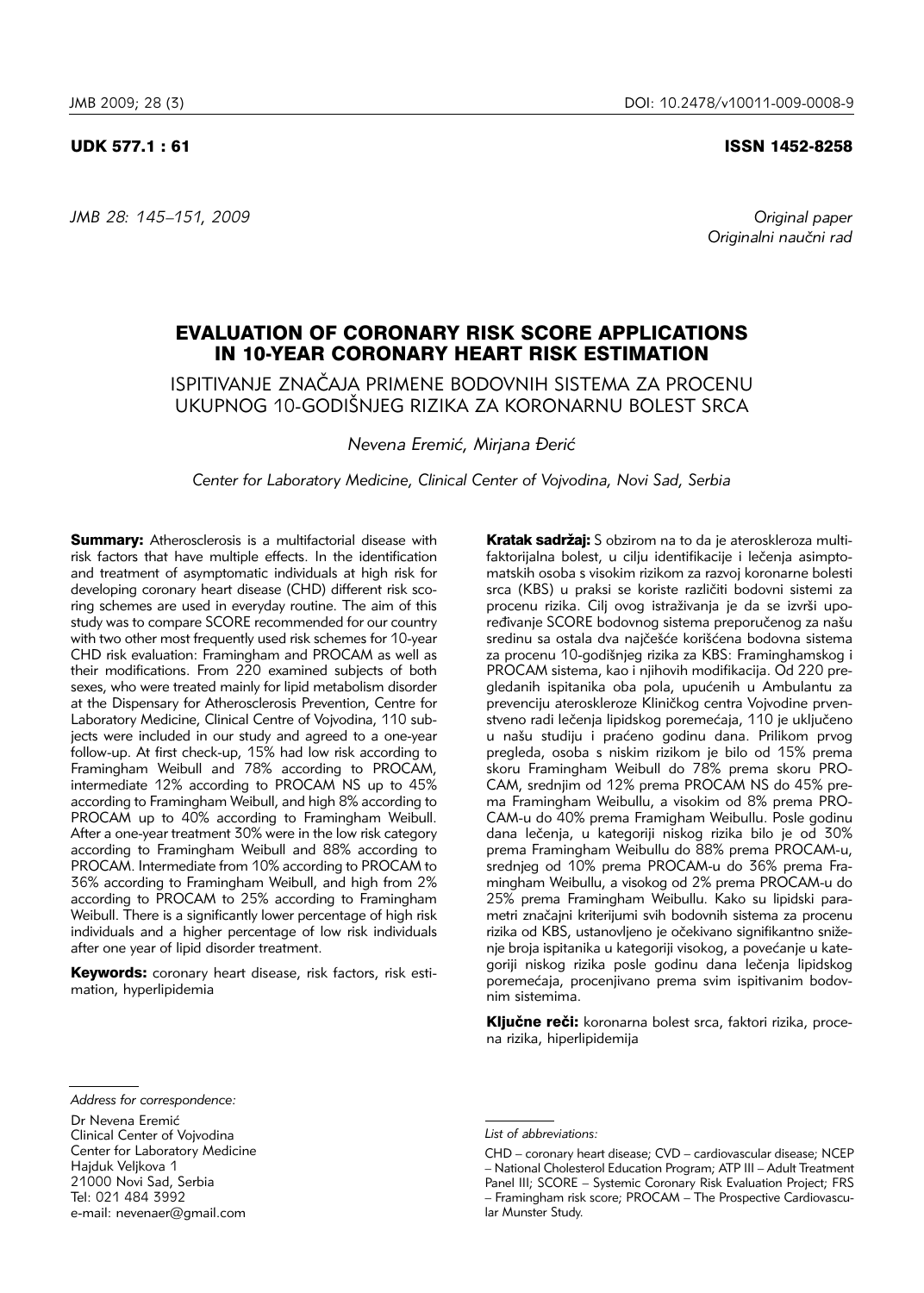## Introduction

The principle of coronary heart disease, which is one of the major causes of morbidity and mortality, is premature atherosclerosis (1). The need of identifying risk factors for atherosclerosis in the process of early detection has gained much attention in recent years. Despite that, major independent risk factors, which have been identified in the last fifty years (smoking, hypertension, elevated level of total cholesterol or LDL fraction, low HDL cholesterol, diabetes, progressing age), are still mostly incorporated in the majority of coronary risk scores for 10-year coronary heart disease risk estimation that were recommended by American (National Cholesterol Education Program), European (Third and Fourth Joint Task of European Society of Cardiology and other societies) as well as independent (International Task Force for Prevention of Coronary Heart Disease) societies (1–4). Coronary risk scores were constructed as the end point result of processing data from numerous epidemiological studies with a view to estimate risk and identify asymptomatic persons at high risk for development of premature atherosclerosis (5).

The most commonly used risk scores are Framingham, PROCAM, SCORE and their modifications.

As a definitive result of the Framingam Heart Study, the first risk score for estimation of 10-year coronary heart disease risk was designed in 1991. Risk factors that were incorporated in estimation were: age, level of total serum cholesterol, HDL cholesterol, systolic and diastolic blood pressure, diabetes and smoking. A certain number of points is obtained while estimating every single risk factor and then calculated according to a particular table whereupon the 10-year CHD risk is estimated as percentage (6, 7).

National Cholesterol Education Program (NCEP) has accepted the Framingham risk score (FRS) and modified it for its guideline Adult Treatment Panel III (ATP III) 2001. Modified FRS is very similar to the original, based on the same principles however, there are differences in age intervals and diastolic blood pressure is not considered. In modified FRS diabetes is not included directly in point scoring, because it is considered that all diabetic patients have high risk (>20%) and diabetes is CHD risk equivalent. Besides the two classic FRS, there is a computer interactive Framingham Weibull model. The risk factor that distinguishes this coronary risk score from the former two is the estimation of the presence of left ventricular hypertrophy (2, 4).

PROCAM risk score is designed as the final result of the Prospective Cardiovascular Munster Study (PROCAM) and includes 8 independent risk factors: age, LDL cholesterol, HDL cholesterol, triglycerides, systolic blood pressure, smoking, diabetes, positive family history of myocardial infarction in the first generation before the age of 60 years. Although PRO-

CAM study included only the male population, there is a possibility of application of this risk score in females (4, 8, 9).

Using the data on morbidity and mortality of CHD from the MONICA study for the city of Novi Sad, the PROCAM NS coronary risk score is obtained (10).

Besides the classical schematic model, PRO-CAM risk score can also be designed for computer use when it is called PROCAM Cox proportional hazards model (10).

In the third and fourth European guidelines for CVD prevention, that were published in 2003 and 2007, Systemic Coronary Risk Evaluation Project (SCORE) is recommended for 10-year risk estimation for first fatal CVD event of atherosclerotic origin in contrast to other risk scores which are used for estimation of total CHD risk (fatal and non-fatal). Risk factors that were included in estimation are gender, age, smoking, systolic blood pressure and total cholesterol. There are separate schemes for high and low risk regions for CHD. Our country is in the high risk region.

Unlike other risk scores, where the risk for 10 year CHD risk estimation is high  $> 20\%$ , intermediate 10–20% and low  $<$  10% in SCORE that limit is  $>5\%$ , 1–5% and  $< 5\%$  (3,11–13). According to Conlusions of our Consensus Conference for Alteration of Lipid Reference Values and Target Values for Lipid Disorder Treatment from 2005 the SCORE scheme with corrections from the MONICA study is suggested for 10-year CHD risk estimation (14).

Considering that up to this day, recalibration of SCORE schemes has not been finished, the aim of this study is to assess the comparison of most commonly used coronary risk scores for 10-year CHD risk estimation, FRS and PROCAM with suggested SCO-RE risk score, as well as to evaluate their practical application in everyday clinical routine.

# Material and Methods

This study was performed as a retrospectiveprospective study during one year. From 220 examined subjects of both sexes, who were treated mainly for lipid disorder at the Dispensary for Atherosclerosis Prevention of the Centre for Laboratory Medicine of the Clinical Centre of Vojvodina, 110 persons developed CHD or CHD equivalent (diabetes, peripheral arterial disease, abdominal aortic aneurism or carotid artery disease). All risk scores qualify these persons as being in the high risk category for CHD development.

From 110 other subjects there were 39 (34.45%) males and 71 (64.55%) females. Patient history and the weight (kg), height (cm), waist circumference (cm) as well as blood pressure (mmHg) were obtained for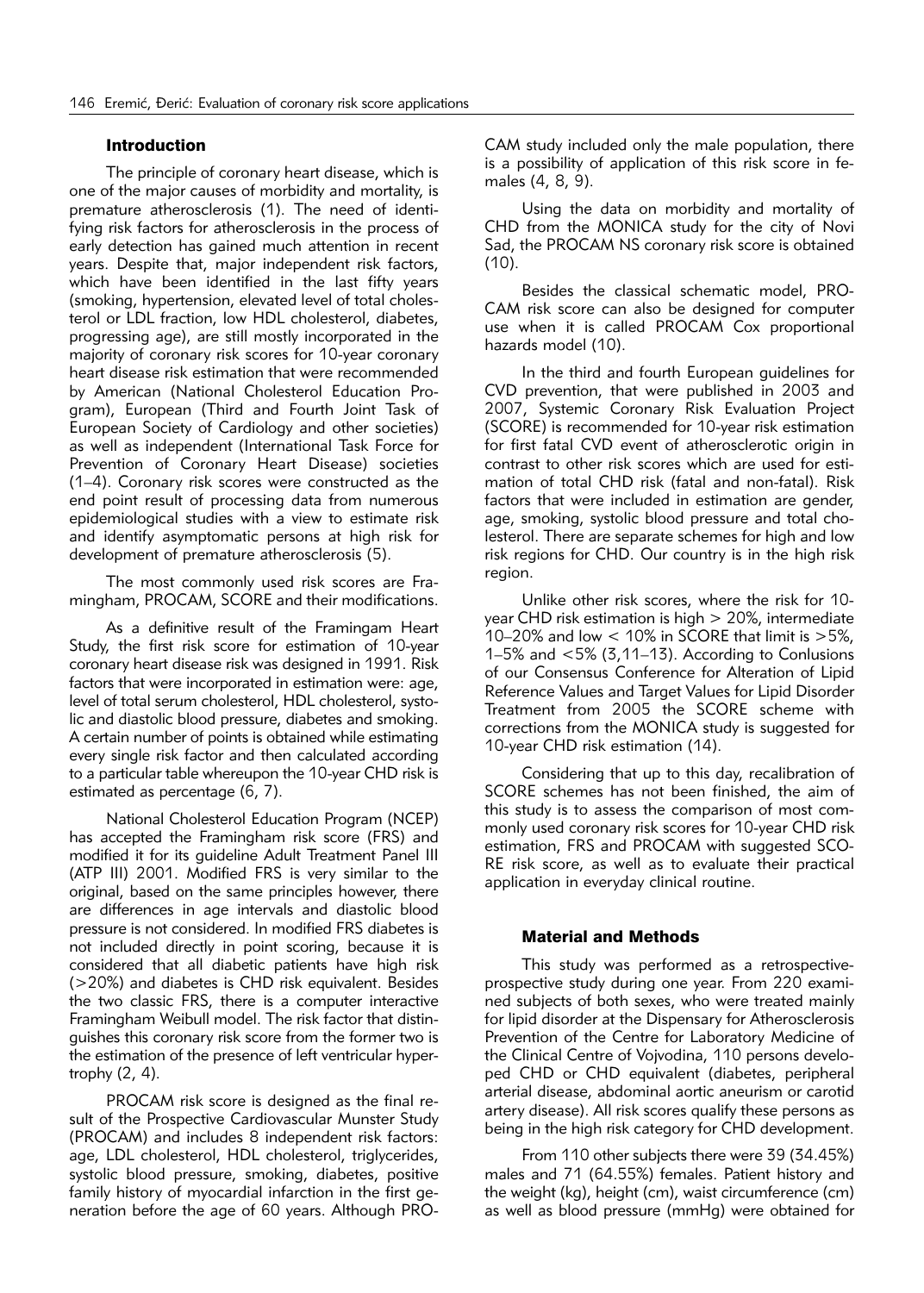every subject. The evaluation was also made in relation to actual lipid disorder (lipid parameters). Concentrations of total cholesterol and triglycerides were determined in serum taken after a fasting period of 12 hours by standard biochemical methods (Tecnicon RA-XT, BioMerieux), while HDL cholesterol was determined by the direct method using RANDOX reagents (15). The data were analysed at first examination and after one year of lipid disorder treatment. The 10-year CHD risk was evaluated in every single subject using seven different risk scoring schemes. Observed risk factors were gender, age, lipid parameters, bood pressure, positive family history and smoking.

Within FRS, point scoring was done using the original, modified according to ATP III, as well as the computer interactive model (Weibull model) which includes presence of left ventricular hypertrophy (10).

PROCAM risk score was used as a classical schematic model that was adapted for the computer called Cox proportional hazards model and PROCAM NS  $(10)$ .

PROCAM risk score was designed for males but can be used for females in postmenopause. The evaluation is done by dividing the risk obtained for males by four. PROCAM risk score can be modifed according to the MONICA study. Total number of points is multiplied with conversion factor and then 10-year CHD risk estimation is determined according to the final sum of points. Conversion factor according to the MONICA study for Novi Sad for males is 1.37 and for females 1.24.

For 10-year CHD risk estimation according to the SCORE risk score sistem, risk schemes for high risk European regions were used. Schemes were separate for males and females. For every single subject a field that is close to its age, level of total cholesterol and systol blood pressure is used. In that field a number which indicates a percentage of 10-year CHD risk is already written.

Microsoft Excel 2003 was used to evaluate the statistical data. The statistical functions that were used are average, standard deviation, percentage difference and Student T-test (16).

# **Results**

The basic characteristics of examined subjects obtained were shown in *Table I*. In the observed group, the percentage of females was higher (p<0.001) and they were significantly older in comparison with males (p<0.02). From all other obtained values, only significantly higher levels of HDL cholesterol were noticed in females (*Table I*).

Using seven different coronary risk scores for 10-year CHD risk evaluation in our patients at first examination it is observed that the percentage of subjects with low risk varies from 15% according to Framingham Weibull to 78% according to PROCAM, with intermediate risk from 12% according to PRO-CAM to 45% according to Framingham Weibull, and with high risk from 8% according to PROCAM to 40% according to Framingham Weibull (*Table II*).



Figure 1 The percentage distribution of three 10-year coronary risk categories estimated according to different coronary risk scores at first examination.

Abbreviations: FRS – Framingham risk score; FRS ATP – ATP III modified Framingham risk score; FRS W – computer model of the Framingham risk score; PRS – PROCAM risk score; PRS NS – PROCAM risk score modified according to the MONICA study; PRS CH – computer model of the PROCAM risk score; SCORE – SCORE risk score.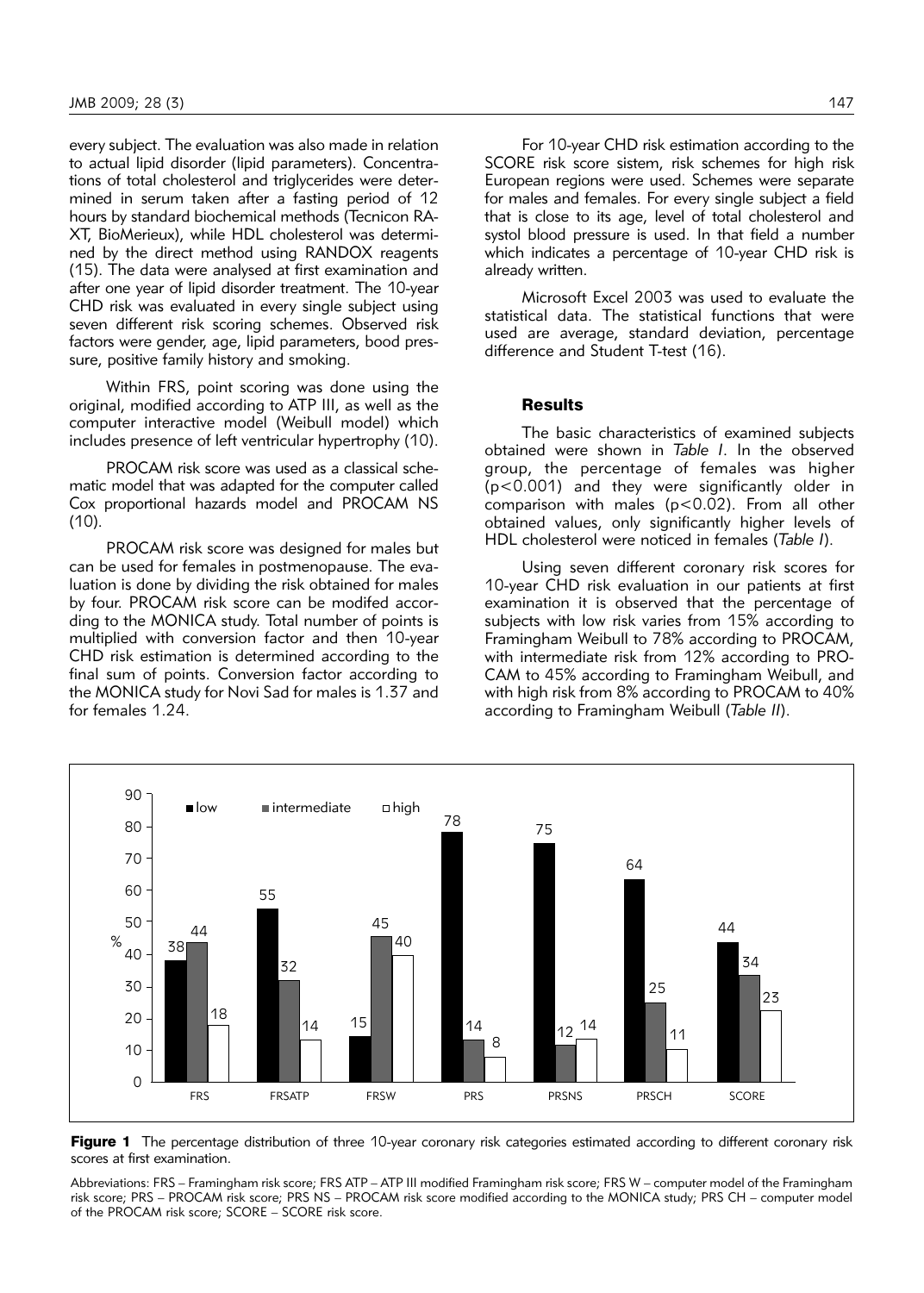|                          | Total             | Male               | Female             |  |  |  |  |
|--------------------------|-------------------|--------------------|--------------------|--|--|--|--|
| Number (%)               | 110               | 39 (34.45)         | 71 (64.55) ***     |  |  |  |  |
| Age (year)               | $54.51 \pm 10.13$ | $51.41 \pm 11.24$  | $56.21 \pm 9.11**$ |  |  |  |  |
| BMI ( $\text{kg/m}^2$ )  | $26.69 \pm 3.34$  | $27.04 \pm 2.48$   | $26.56 \pm 3.74$   |  |  |  |  |
| Systolic BP (mmHg)       | $87.50 \pm 11.83$ | $128.33 \pm 10.96$ | $132.68 \pm 17.31$ |  |  |  |  |
| Diastolic BP (mmHg)      | $131.1 \pm 15.45$ | $81.67 \pm 7.81$   | $82.61 \pm 9.74$   |  |  |  |  |
| Fasting glucose (mmol/L) | $5.33 \pm 0.69$   | $5.35 \pm 0.71$    | $5.31 \pm 0.69$    |  |  |  |  |
| Total C (mmol/L)         | $7.29 \pm 1.41$   | $7.04 \pm 1.41$    | $7.43 \pm 1.40$    |  |  |  |  |
| Triglycerides (mmol/L)   | $2.28 \pm 1.05$   | $2.30 \pm 1.03$    | $2.25 \pm 1.07$    |  |  |  |  |
| $HDLC$ (mmol/L)          | $1.23 \pm 0.37$   | $1.08 \pm 0.24$    | $1.31 \pm 0.39***$ |  |  |  |  |

Table I Basic characteristics of the studied subject group.

BP – blood pressure; BMI - body mass index;  $C$  – cholesterol;  $***$  –  $p$  < 0.001;  $**$  –  $p$  < 0.02.

Values are presented as mean values  $\pm$  standard deviation.



Figure 2 The percentage distribution of three 10-year coronary risk categories estimated according to different coronary risk scores after one-year lipid disorder treatment.

Abbreviations are the same as in *Figure 1*.

After a one-year lipid disorder treatment there were 39% of subjects with low risk (Framingham Weibull) or up to 88% (PROCAM); intermediate from 10% (PROCAM) to 36% (Framingham Weibull); and high risk from 2% (PROCAM) to 25% (Framingham Weibull) (*Figure 2*).

At the first examination, in the low risk category there were statistically significant differences in risk category distribution among our patients, using all obtained risk scores, except between Framingham ATP III and PROCAM Cox Hazards and SCORE as well as between PROCAM and PROCAM NS and PROCAM NS and PROCAM COX Hazards.

In the intermediate risk category there were statistically significant differences in risk category distribution among our patients, using all risk scores except among all enquired Framingham and PROCAM risk scores, as well as between SCORE and PROCAM and PROCAM Cox Hazards. Framingham Weibull was significantly different from all other obtained risk scores.

In the high risk category there were significant differences between Framingham Weibull in comparison with Framingham ATP III, PROCAM, PROCAM NS, PROCAM Cox Hazards and SCORE. There were significant differences between Framingham and PROCAM, PROCAM and SCORE and PROCAM Cox Hazards and SCORE (*Table II*).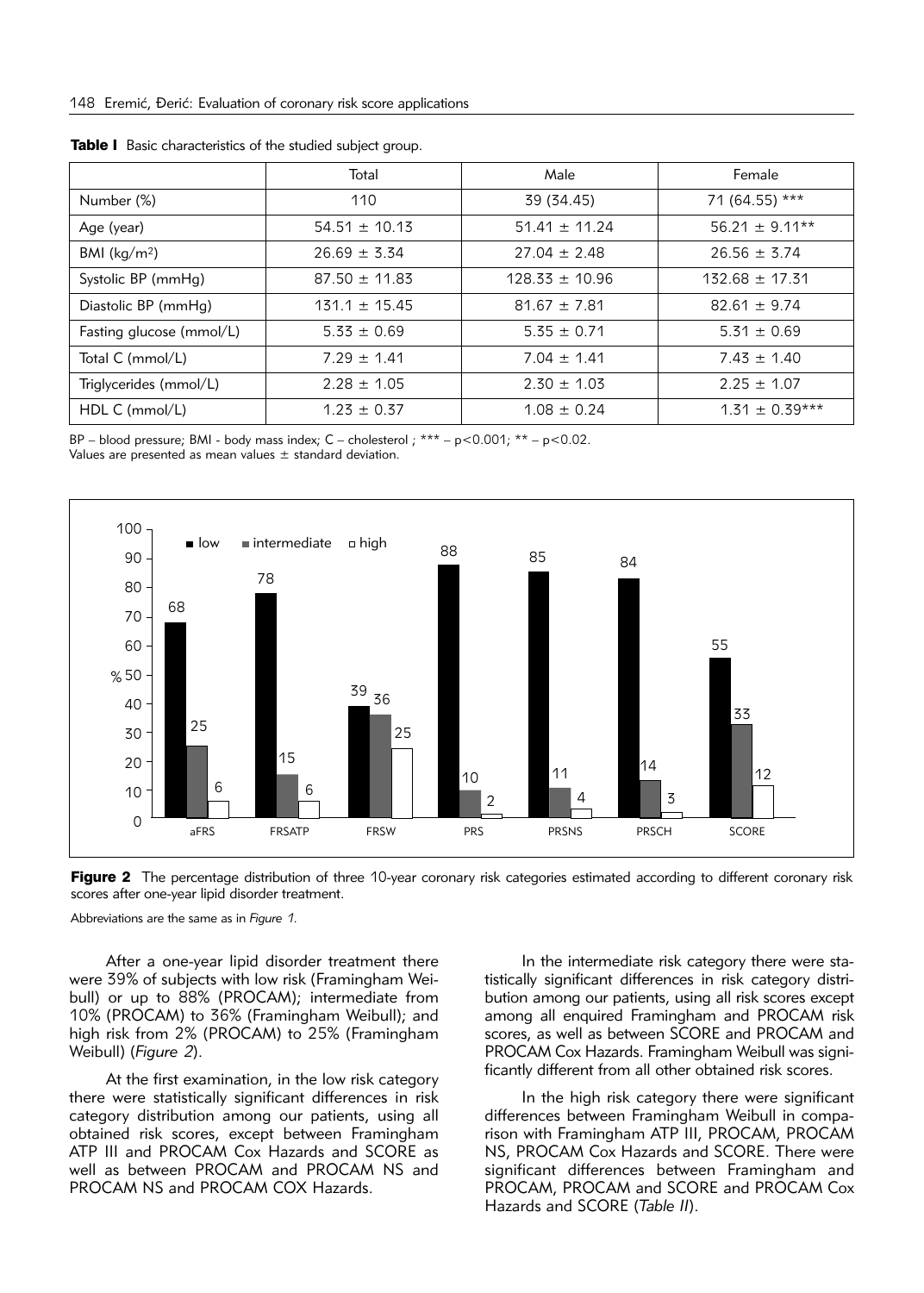|              | <b>FRS</b>               |    |           |                          | FRS III                  |                          | FRS W     |           |                          | <b>PRS</b> |    |           | PRS ns |                          |                          | PRS ch    |                          |                          | <b>SCORE</b> |    |           |
|--------------|--------------------------|----|-----------|--------------------------|--------------------------|--------------------------|-----------|-----------|--------------------------|------------|----|-----------|--------|--------------------------|--------------------------|-----------|--------------------------|--------------------------|--------------|----|-----------|
|              | LR.                      | IR | <b>HR</b> | LR                       | IR                       | <b>HR</b>                | <b>LR</b> | <b>IR</b> | <b>HR</b>                | LR         | IR | <b>HR</b> | LR     | IR                       | <b>HR</b>                | <b>LR</b> | IR                       | <b>HR</b>                | LR           | IR | <b>HR</b> |
| <b>FRS</b>   | $\overline{\phantom{0}}$ |    | -         | d                        | n                        | n                        | a         | n         | a                        | a          | a  | e         | a      | a                        | n                        | a         | b                        | n                        | a            | b  | n         |
| FRS III      | d                        | n  | n         | $\overline{\phantom{0}}$ | $\overline{\phantom{0}}$ | $\overline{\phantom{0}}$ | d         | e         | a                        | a          | b  | n         | a      | a                        | n                        | n         | n                        | n                        | n            | n  | n         |
| FRS W        | a                        | n  | a         | a                        | e                        | a                        | -         | -         | $\overline{\phantom{0}}$ | a          | a  | a         | a      | a                        | a                        | d         | e                        | a                        | a            | e  | d         |
| <b>PRS</b>   | a                        | a  | e         | a                        | b                        | a                        | a         | a         | a                        | -          | -  | -         | n      | n                        | n                        | d         | e                        | n                        | a            | e  | b         |
| PRS ns       | a                        | a  | n         | b                        | a                        | a                        | a         | a         | a                        | n          | n  | n         | -      | $\overline{\phantom{0}}$ | $\overline{\phantom{0}}$ | n         | d                        | n                        | a            | d  | n         |
| PRS ch       | a                        | b  | n         | n                        | n                        | a                        | c         | e         | a                        | d          | e  | n         | n      | d                        | n                        | -         | $\overline{\phantom{0}}$ | $\overline{\phantom{0}}$ | b            | n  | c         |
| <b>SCORE</b> | a                        | n  | n         | n                        | n                        | d                        | a         | a         | d                        | a          | a  | b         | a      | a                        | n                        | b         | n                        | c                        | -            |    |           |

Table II Statistical differences among estimated 10-year coronary risk score categories at first examination.

Abbreviations: a – p< 0.001; b – p< 0.005; c – p< 0.02; d – p <0.01; e – p< 0.05; n – p>0.05; FRS – Framingham risk score; FRS III – ATP III modified Framingham risk score; FRS W – computer model of Framingham risk score; PRS – PROCAM risk score; PRS ns – PROCAM risk score modified according to the MONICA study; PRS ch – computer model of PROCAM risk score; SCORE – SCORE risk score.

Table III Statistical differences among estimated 10-year coronary risk score categories after a one-year lipid disorder treatment.

|              | <b>FRS</b>               |                          | FRS ATP                  |                          |                          | FRS W                    |                          |    | <b>PRS</b> |    |                          | PRS ns    |     |    | PRS ch    |           |    | <b>SCORE</b> |                          |     |           |
|--------------|--------------------------|--------------------------|--------------------------|--------------------------|--------------------------|--------------------------|--------------------------|----|------------|----|--------------------------|-----------|-----|----|-----------|-----------|----|--------------|--------------------------|-----|-----------|
|              | <b>LR</b>                | IR                       | <b>HR</b>                | LR.                      | IR                       | <b>HR</b>                | <b>LR</b>                | IR | <b>HR</b>  | LR | <b>IR</b>                | <b>HR</b> | LR. | IR | <b>HR</b> | <b>LR</b> | IR | <b>HR</b>    | <b>LR</b>                | IR. | <b>HR</b> |
| <b>FRS</b>   | $\overline{\phantom{0}}$ | $\overline{\phantom{0}}$ | $\overline{\phantom{a}}$ | n                        | n                        | n                        | a                        | n  | a          | a  | a                        | n         | b   | a  | n         | d         | b  | n            | n                        | n   | n         |
| FRS III      | n                        | n                        | n                        | $\overline{\phantom{0}}$ | $\overline{\phantom{0}}$ | $\overline{\phantom{0}}$ | a                        | e  | a          | e  | b                        | n         | n   | a  | n         | n         | n  | n            | a                        | n   | n         |
| FRS W        | a                        | n                        | a                        | a                        | e                        | a                        | $\overline{\phantom{0}}$ |    | -          | a  | a                        | a         | a   | a  | a         | a         | e  | a            | a                        | a   | c         |
| <b>PRS</b>   | a                        | a                        | n                        | e                        | b                        | n                        | a                        | a  | a          | -  | $\overline{\phantom{0}}$ |           | n   | n  | n         | n         | e  | n            | a                        | a   | b         |
| PRS ns       | b                        | a                        | n                        | n                        | a                        | n                        | a                        | a  | a          | n  | n                        | n         | -   | -  | -         | n         | d  | n            | a                        | a   | b         |
| PRS ch       | d                        | b                        | n                        | n                        | n                        | n                        | a                        | e  | a          | n  | e                        | n         | n   | d  | n         |           | -  | -            | a                        | n   | d         |
| <b>SCORE</b> | n                        | n                        | n                        | a                        | n                        | n                        | a                        | a  | с          | a  | a                        | b         | a   | a  | b         | a         | n  | d            | $\overline{\phantom{0}}$ |     |           |

Abbreviations are the same as in *Table II*.

After a one-year lipid disorder treatment, there were significant differences in the low risk categories between Framingham and all PROCAM risk scores as well as between Framigham Weibull and all other engired risk scores.

After one-year treatment testing, there were no significant differences in the distribution frequency in the intermediate risk category between Framingham risk score and Framingham ATP III and Framingham Weibull, as well as between Framingham ATP III and PROCAM, PROCAM NS and PROCAM Cox Hazards. There were also no significant differences among all three PROCAM risk scores (*Table III*).

In the high risk category, after a one-year lipid disorder treatment, Framingham Weibull significantly differs from all other enquired risk scores as well as SCORE in comparison with the other three PROCAM risk scores.

#### **Discussion**

The principle of coronary heat disease is atherosclerosis. Concerning no unique etiological

factor, the management against atherosclerosis development is targeted on factors which contribute to the development of this disease. Many individual characteristics contribute to the risk of development of CHD including gender, age, blood pressure, glucose tolerance, smoking and concentrations of lipids. The complex relationship between these factors makes individual assessment in everyday clinical routine very difficult, which is why coronary risk scores were made (1). According to our Consensus Conference in 2005 (14) the SCORE risk scheme mo dified according to the results from MONICA study (10), which has not been done up to now, has been recommended for use, so we decided to make a comparison with the other two most frequently used risk scores, Framingham (original, modified according to ATP III and the computer Weibull model) and PROCAM (original, modified according to the MO-NICA study and the computer Cox Hazards model).

In our group there was a higher percentage of older females than males. No similar studies were performed in our country on dislipidemic population patients, while in Spain there was a similar study for age and gender structure correspondents (17).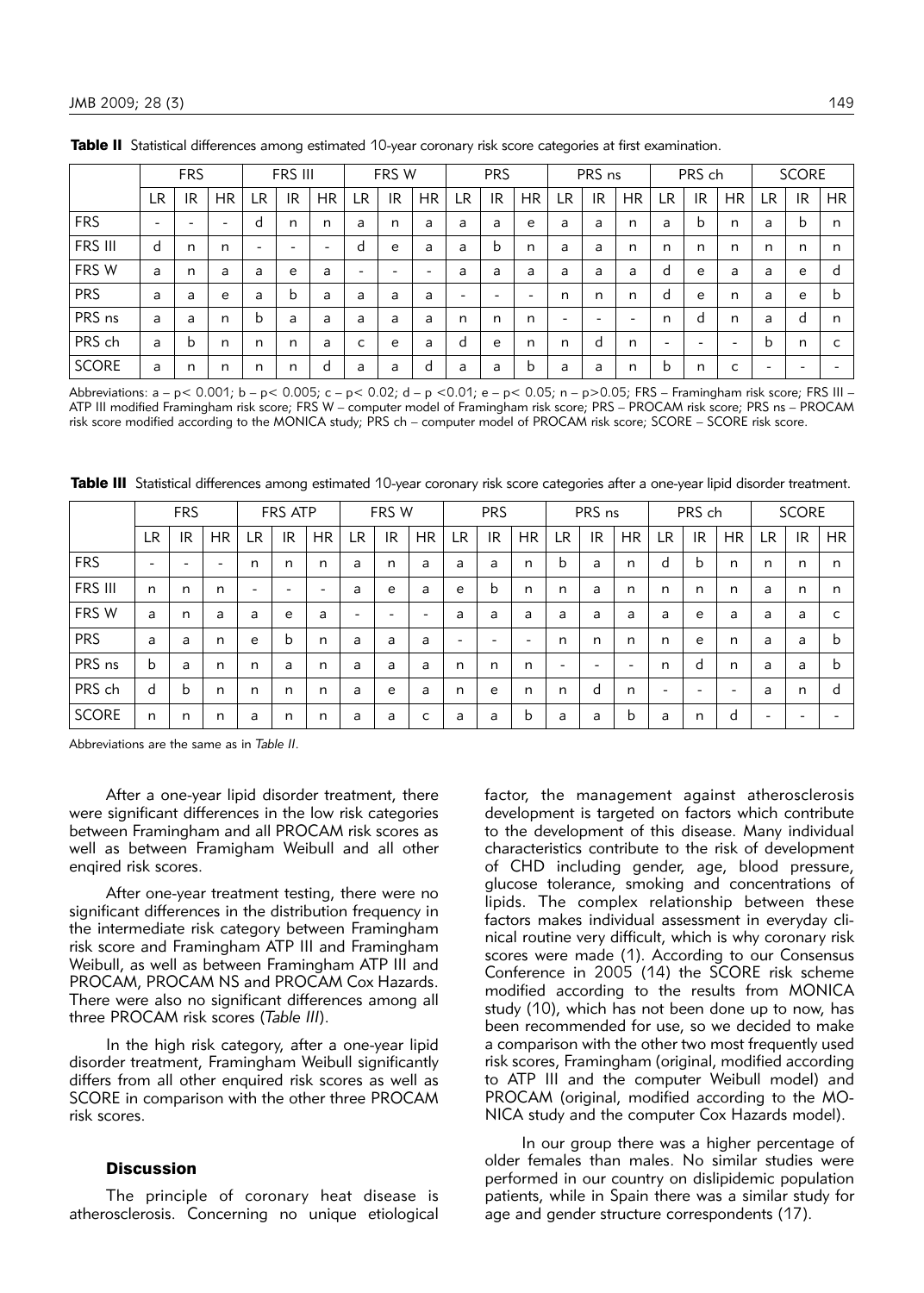In three studies, Vekić et al. (18), Jovičić et al. (19) and Cristobala et al. (17) the mean values of systolic and diastolic blood pressure were similar to values in our subjects. There were no significant differences between gender in our study and the three other compared studies.

Our study was performed on patients who were sent to the Dispensary for Atherosclerosis Prevention, Centre for Laboratory Medicine, Clinical Centre of Voivodina, mainly for the lipid metabolism disorder treatment, therefore the mean values of lipid parameters except HDL cholesterol are higher in our subjects in comparison to other similar studies (17–19).

It can be noticed that there are significant differences present in CHD risk category distribution when using different risk scores. According to our results, it can be concluded that the Framingham Weibull model has the most severe classification criteria (*Figure 1* and *Figure 2*). Framingham Weibull is an interactive model designed for the computer. It differs from the other classical Framingham risk scores because it is constructed using a continual variable opposite to discontinual. Besides the classical risk factors that are included in other risk scores such as age, gender, systolic blood pressure, ratio between total and HDL cholesterol, smoking and presence of diabetes, the presence of left ventricular hypertrophy is considered. This could explain more severe classification criteria in relation to other risk scores (20).

#### **References**

- 1. Ostojić M. Preporuke za prevenciju ishemijske bolesti srca. Prvo izdanje, Beograd: Ministarstvo zdravlja republike Srbije; 2002.
- 2. The Expert Panel. The Third Report of the National Cholesterol Education Program (NCEP), Expert Panel on Detection, Evaluation and Treatment of High Blood Cholesterol in Adults (Adult Tratment Panel III). Final report. Circulation 2002; 106: 3143–421.
- 3. Backer G, Ambrosioni E, Borch-Johansen K, Brotons C, Cifkova R, Dallongeville J, et al. European guidelines on cardiovascular disease prevention in clinical practice. Third joint task force of European and other societies on cardiovascular prevention in clinical practice. Eur J Cardiovas Prev Rehabil 2003; 10 (Suppl 1) S1–78.
- 4. International Task Force for Prevention of Coronary Heart Disease. Pocket Guide to Prevention of Coronary Heart Disease, 1st ed. Grunnnald: 2003.
- 5. Grundy SM, Cleeman JI, Mertz NB, Brewer B, Clark L, Hunninghake D, et al. Implications of recent clinical trials for National Cholesterol Education Program Adult Treat ment Panel III Guidelines. JACC 2004; 44 (3): 720–32.
- 6. National Heart Lung and Blood Institute. Framingham Heart Study. http://www.nhlbi.nih.gov/about/framingham/index.html (05/10/2008).

According to our results, it can be concluded that PROCAM risk score is the weakest, with the highest frequency of low CHD risk individuals. Unlike Framingham risk score which is used for the probability estimation of coronary death development, myocardial infarction, stable and non-stable angina pectoris, PROCAM is designed for the risk estimation of coronary death or first myocardial infarction within 10 years (21). It is designed for the male population, therefore not critical enough for the female population because it underestimates the risk for CHD. Because of the high percentage of female population (64.55%) in our subject group, the percentage distribution of different risk categories using this coronary risk score cannot be valid.

After the one-year lipid disorder treatment there is a significant reduction in proatherogenic lipid parameters. Concerning that they are important constituents of every risk score, we also noticed a significantly lower percentage of high risk individuals and a higher percentage of low risk individuals, which might be very important for the motivation of our patients.

All risk scores have their advantages and disadvantages. Interactive computer models are more precise because continual variables are included as opposite to other schemes. It is also more convenient than using schemes and calculating the risk for every patient.

- 7. Sarti C, Gallagher J. The metabolic syndrome. J Diabetes Complicat 2006; 20 (2): 121–32.
- 8. Assman G, Cullen P, Shulte H. Simple scoring scheme for calculating the risk of acute coronary events based on the 10-year follow-up of the Prospective Cardiovascular Munster (PROCAM) study. Circulation 2002; 105: 310–15.
- 9. Assman G, Cullen P, Shulte H. The Munster Heart Study (PROCAM): Results of follow-up at 8 years. Eur Heart J 1998; 19 (Suppl A): A2–A11.
- 10. International Task Force for Prevention of Coronary Heart Disease. http:// www.chd-taskforce.com (05/10/ 2008).
- 11. Conroy RM, Pyörälä K, Fitzgerald AP, Sams S, Meniotti A, Backer G, et al. Estimation of ten-year risk of fatal cardiovascular disease in Europe: The SCORE Project. Eur Heart J 2003; 24: 987–1003.
- 12. Erhardt LR, Gotto A. The Evolution of European Guidelines: changing the management of cholesterol levels. Atherosclerosis 2006; 185 (1): 12–20.
- 13. Graham I, Atar D, Borch-Johansen K, Boysen G, Burrel G, Cifkova R, et al. European quidelines on cardiovascular disease prevention in clinical practice. Eur J Cardiovas Prev Rehabil 2007; 14 (Suppl 2) S1-113.